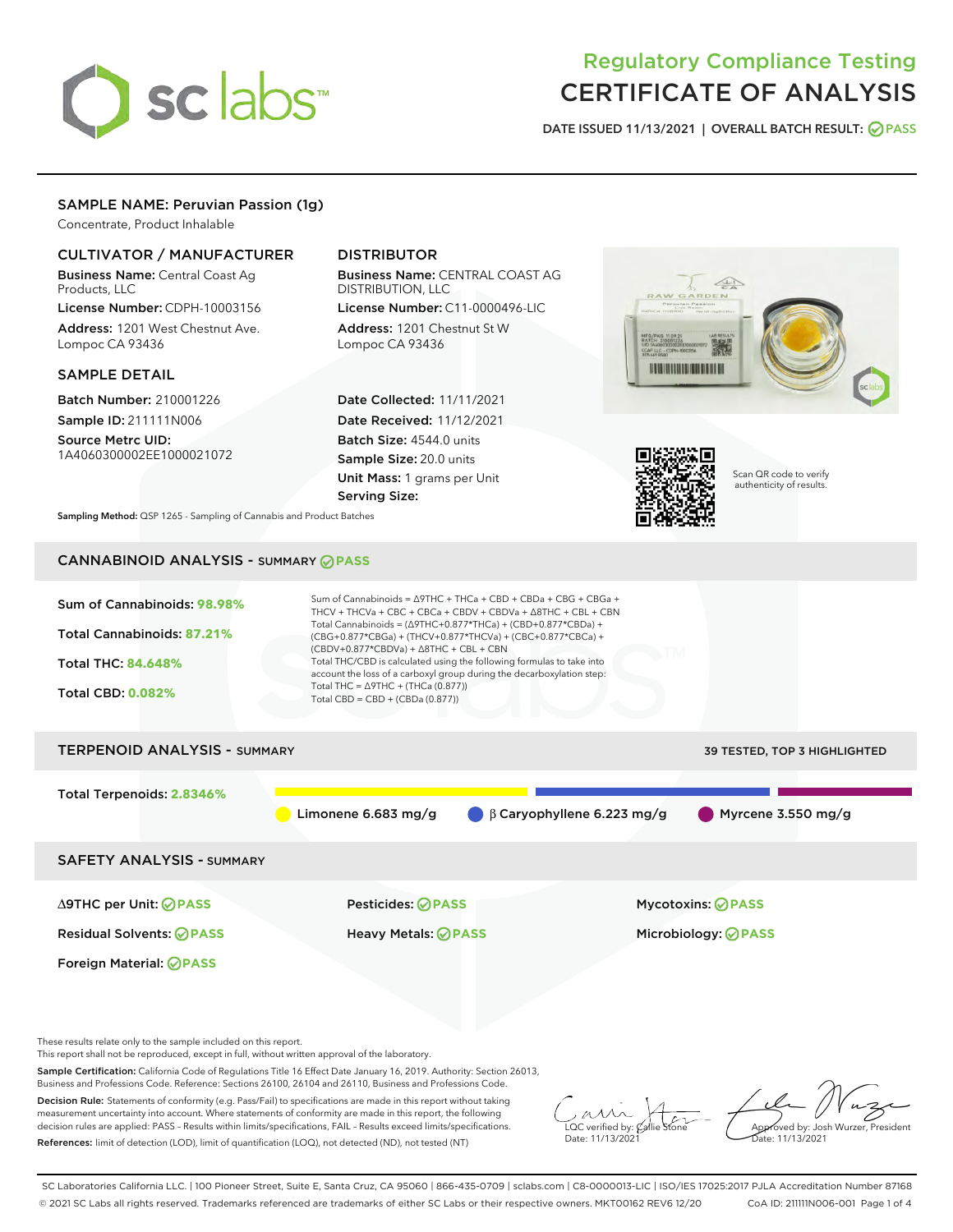



PERUVIAN PASSION (1G) | DATE ISSUED 11/13/2021 | OVERALL BATCH RESULT: @ PASS

#### CANNABINOID TEST RESULTS - 11/12/2021 2 PASS

Tested by high-performance liquid chromatography with diode-array detection (HPLC-DAD). **Method:** QSP 1157 - Analysis of Cannabinoids by HPLC-DAD

#### TOTAL CANNABINOIDS: **87.21%**

Total Cannabinoids (Total THC) + (Total CBD) + (Total CBG) + (Total THCV) + (Total CBC) + (Total CBDV) + ∆8THC + CBL + CBN

TOTAL THC: **84.648%** Total THC (∆9THC+0.877\*THCa)

TOTAL CBD: **0.082%**

Total CBD (CBD+0.877\*CBDa)

TOTAL CBG: 1.69% Total CBG (CBG+0.877\*CBGa)

TOTAL THCV: 0.341% Total THCV (THCV+0.877\*THCVa)

TOTAL CBC: 0.453% Total CBC (CBC+0.877\*CBCa)

TOTAL CBDV: ND Total CBDV (CBDV+0.877\*CBDVa)

| <b>COMPOUND</b>  | LOD/LOQ<br>(mg/g)          | <b>MEASUREMENT</b><br><b>UNCERTAINTY</b><br>(mg/g) | <b>RESULT</b><br>(mg/g) | <b>RESULT</b><br>(%) |
|------------------|----------------------------|----------------------------------------------------|-------------------------|----------------------|
| <b>THCa</b>      | 0.05/0.14                  | ±23.880                                            | 929.17                  | 92.917               |
| <b>A9THC</b>     | 0.06 / 0.26                | ±1.087                                             | 31.60                   | 3.160                |
| <b>CBGa</b>      | 0.1 / 0.2                  | ±0.90                                              | 17.3                    | 1.73                 |
| <b>CBCa</b>      | 0.07 / 0.28                | ±0.252                                             | 5.16                    | 0.516                |
| <b>THCVa</b>     | 0.07/0.20                  | ±0.186                                             | 3.89                    | 0.389                |
| <b>CBG</b>       | 0.06/0.19                  | ±0.069                                             | 1.75                    | 0.175                |
| <b>CBDa</b>      | 0.02/0.19                  | ±0.027                                             | 0.94                    | 0.094                |
| $\triangle$ 8THC | 0.1/0.4                    | N/A                                                | <b>ND</b>               | <b>ND</b>            |
| <b>THCV</b>      | 0.1/0.2                    | N/A                                                | <b>ND</b>               | <b>ND</b>            |
| <b>CBD</b>       | 0.07/0.29                  | N/A                                                | <b>ND</b>               | <b>ND</b>            |
| <b>CBDV</b>      | 0.04 / 0.15                | N/A                                                | <b>ND</b>               | <b>ND</b>            |
| <b>CBDVa</b>     | 0.03/0.53                  | N/A                                                | <b>ND</b>               | <b>ND</b>            |
| <b>CBL</b>       | 0.06 / 0.24                | N/A                                                | <b>ND</b>               | <b>ND</b>            |
| <b>CBN</b>       | 0.1/0.3                    | N/A                                                | <b>ND</b>               | <b>ND</b>            |
| <b>CBC</b>       | 0.2 / 0.5                  | N/A                                                | <b>ND</b>               | <b>ND</b>            |
|                  | <b>SUM OF CANNABINOIDS</b> |                                                    | 989.8 mg/g              | 98.98%               |

#### **UNIT MASS: 1 grams per Unit**

| ∆9THC per Unit                         | 1120 per-package limit | 31.60 mg/unit   | <b>PASS</b> |
|----------------------------------------|------------------------|-----------------|-------------|
| <b>Total THC per Unit</b>              |                        | 846.48 mg/unit  |             |
| <b>CBD per Unit</b>                    |                        | <b>ND</b>       |             |
| <b>Total CBD per Unit</b>              |                        | $0.82$ mg/unit  |             |
| <b>Sum of Cannabinoids</b><br>per Unit |                        | 989.8 mg/unit   |             |
| <b>Total Cannabinoids</b><br>per Unit  |                        | $872.1$ mg/unit |             |

| <b>COMPOUND</b>        | LOD/LOQ<br>(mg/g) | <b>MEASUREMENT</b><br><b>UNCERTAINTY</b><br>(mg/g) | <b>RESULT</b><br>(mg/g)                         | <b>RESULT</b><br>$(\%)$ |
|------------------------|-------------------|----------------------------------------------------|-------------------------------------------------|-------------------------|
| Limonene               | 0.005 / 0.016     | ±0.0956                                            | 6.683                                           | 0.6683                  |
| $\beta$ Caryophyllene  | 0.004 / 0.012     | ±0.2215                                            | 6.223                                           | 0.6223                  |
| <b>Myrcene</b>         | 0.008 / 0.025     | ±0.0458                                            | 3.550                                           | 0.3550                  |
| $\alpha$ Humulene      | 0.009 / 0.029     | ±0.0748                                            | 2.330                                           | 0.2330                  |
| Linalool               | 0.009 / 0.032     | ±0.0669                                            | 1.761                                           | 0.1761                  |
| Ocimene                | 0.011 / 0.038     | ±0.0504                                            | 1.569                                           | 0.1569                  |
| $\alpha$ Bisabolol     | 0.008 / 0.026     | ±0.0606                                            | 1.134                                           | 0.1134                  |
| <b>Terpineol</b>       | 0.016 / 0.055     | ±0.0652                                            | 1.062                                           | 0.1062                  |
| Fenchol                | 0.010 / 0.034     | ±0.0353                                            | 0.912                                           | 0.0912                  |
| $\beta$ Pinene         | 0.004 / 0.014     | ±0.0087                                            | 0.758                                           | 0.0758                  |
| $\alpha$ Pinene        | 0.005 / 0.017     | ±0.0052                                            | 0.602                                           | 0.0602                  |
| Terpinolene            | 0.008 / 0.026     | ±0.0064                                            | 0.314                                           | 0.0314                  |
| Valencene              | 0.009 / 0.030     | ±0.0153                                            | 0.222                                           | 0.0222                  |
| <b>Borneol</b>         | 0.005 / 0.016     | ±0.0092                                            | 0.219                                           | 0.0219                  |
| Caryophyllene<br>Oxide | 0.010 / 0.033     | ±0.0089                                            | 0.194                                           | 0.0194                  |
| trans-ß-Farnesene      | 0.008 / 0.025     | ±0.0054                                            | 0.153                                           | 0.0153                  |
| Nerolidol              | 0.009 / 0.028     | ±0.0078                                            | 0.124                                           | 0.0124                  |
| Guaiol                 | 0.009 / 0.030     | ±0.0058                                            | 0.122                                           | 0.0122                  |
| Citronellol            | 0.003 / 0.010     | ±0.0048                                            | 0.099                                           | 0.0099                  |
| Camphene               | 0.005 / 0.015     | ±0.0010                                            | 0.091                                           | 0.0091                  |
| Fenchone               | 0.009 / 0.028     | ±0.0025                                            | 0.086                                           | 0.0086                  |
| Geraniol               | 0.002 / 0.007     | ±0.0026                                            | 0.059                                           | 0.0059                  |
| Sabinene Hydrate       | 0.006 / 0.022     | ±0.0016                                            | 0.041                                           | 0.0041                  |
| $\gamma$ Terpinene     | 0.006 / 0.018     | ±0.0003                                            | 0.019                                           | 0.0019                  |
| Nerol                  | 0.003 / 0.011     | ±0.0008                                            | 0.019                                           | 0.0019                  |
| $\alpha$ Phellandrene  | 0.006 / 0.020     | N/A                                                | <loq< th=""><th><loq< th=""></loq<></th></loq<> | <loq< th=""></loq<>     |
| $\alpha$ Terpinene     | 0.005 / 0.017     | N/A                                                | <loq< th=""><th><loq< th=""></loq<></th></loq<> | <loq< th=""></loq<>     |
| p-Cymene               | 0.005 / 0.016     | N/A                                                | <loq< th=""><th><loq< th=""></loq<></th></loq<> | <loq< th=""></loq<>     |
| Sabinene               | 0.004 / 0.014     | N/A                                                | <b>ND</b>                                       | ND                      |
| 3 Carene               | 0.005 / 0.018     | N/A                                                | <b>ND</b>                                       | ND                      |
| Eucalyptol             | 0.006 / 0.018     | N/A                                                | ND                                              | ND                      |
| (-)-Isopulegol         | 0.005 / 0.016     | N/A                                                | <b>ND</b>                                       | ND                      |
| Camphor                | 0.006 / 0.019     | N/A                                                | <b>ND</b>                                       | ND                      |
| Isoborneol             | 0.004 / 0.012     | N/A                                                | <b>ND</b>                                       | ND                      |
| Menthol                | 0.008 / 0.025     | N/A                                                | ND                                              | ND                      |
| $R-(+)$ -Pulegone      | 0.003 / 0.011     | N/A                                                | ND                                              | ND                      |
| <b>Geranyl Acetate</b> | 0.004 / 0.014     | N/A                                                | ND                                              | ND                      |
| $\alpha$ Cedrene       | 0.005 / 0.016     | N/A                                                | <b>ND</b>                                       | ND                      |
| Cedrol                 | 0.008 / 0.027     | N/A                                                | <b>ND</b>                                       | ND                      |

TOTAL TERPENOIDS 28.346 mg/g 2.8346%

SC Laboratories California LLC. | 100 Pioneer Street, Suite E, Santa Cruz, CA 95060 | 866-435-0709 | sclabs.com | C8-0000013-LIC | ISO/IES 17025:2017 PJLA Accreditation Number 87168 © 2021 SC Labs all rights reserved. Trademarks referenced are trademarks of either SC Labs or their respective owners. MKT00162 REV6 12/20 CoA ID: 211111N006-001 Page 2 of 4

# TERPENOID TEST RESULTS - 11/13/2021

Terpene analysis utilizing gas chromatography-flame ionization detection (GC-FID). **Method:** QSP 1192 - Analysis of Terpenoids by GC-FID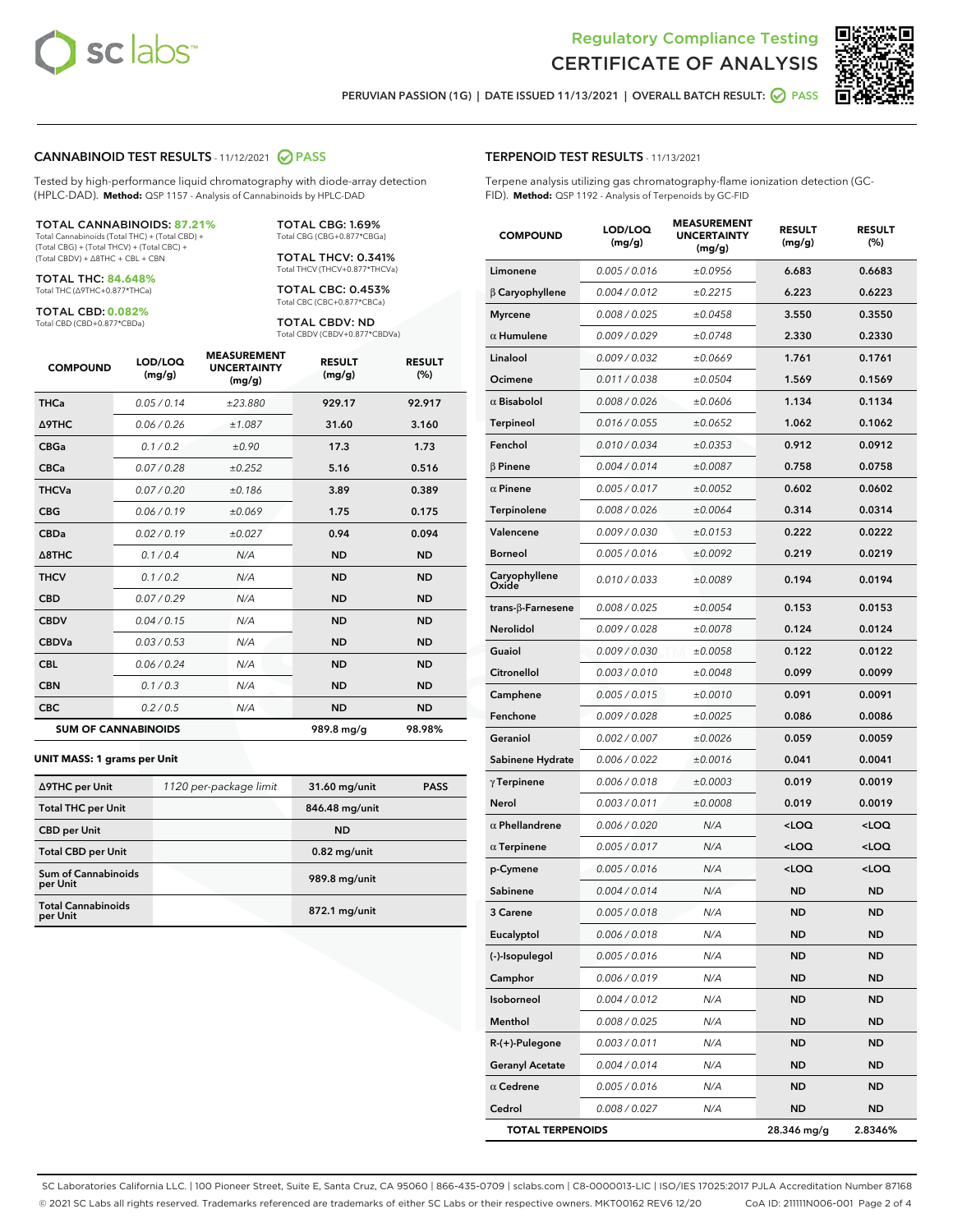



PERUVIAN PASSION (1G) | DATE ISSUED 11/13/2021 | OVERALL BATCH RESULT: @ PASS

# CATEGORY 1 PESTICIDE TEST RESULTS - 11/13/2021 2 PASS

Pesticide and plant growth regulator analysis utilizing high-performance liquid chromatography-mass spectrometry (HPLC-MS) or gas chromatography-mass spectrometry (GC-MS). \*GC-MS utilized where indicated. **Method:** QSP 1212 - Analysis of Pesticides and Mycotoxins by LC-MS or QSP 1213 - Analysis of Pesticides by GC-MS

| 0.03/0.08<br><b>ND</b><br>Aldicarb<br>$\ge$ LOD<br>N/A<br><b>PASS</b><br>Carbofuran<br>0.02 / 0.05<br>$\ge$ LOD<br>N/A<br><b>ND</b><br><b>PASS</b><br>Chlordane*<br>0.03 / 0.08<br><b>ND</b><br><b>PASS</b><br>$\ge$ LOD<br>N/A<br>0.03/0.10<br>Chlorfenapyr*<br>$\ge$ LOD<br>N/A<br><b>ND</b><br><b>PASS</b><br>N/A<br>Chlorpyrifos<br>0.02 / 0.06<br>$\ge$ LOD<br><b>ND</b><br><b>PASS</b><br>0.02 / 0.07<br>N/A<br><b>PASS</b><br>Coumaphos<br>$\ge$ LOD<br><b>ND</b><br>0.02 / 0.07<br>Daminozide<br>$\ge$ LOD<br>N/A<br><b>ND</b><br><b>PASS</b><br><b>DDVP</b><br>0.03/0.09<br>$\ge$ LOD<br>N/A<br><b>ND</b><br><b>PASS</b><br>(Dichlorvos)<br>Dimethoate<br>0.03 / 0.08<br><b>ND</b><br><b>PASS</b><br>$\ge$ LOD<br>N/A<br>0.03/0.10<br>N/A<br><b>ND</b><br><b>PASS</b><br>Ethoprop(hos)<br>$\ge$ LOD<br>0.02/0.06<br>N/A<br><b>ND</b><br><b>PASS</b><br>Etofenprox<br>$\ge$ LOD<br>0.03 / 0.08<br>Fenoxycarb<br>$\ge$ LOD<br>N/A<br><b>ND</b><br><b>PASS</b><br>0.03 / 0.08<br>N/A<br>Fipronil<br>$\ge$ LOD<br><b>ND</b><br><b>PASS</b><br>0.02 / 0.06<br>Imazalil<br>$\ge$ LOD<br>N/A<br><b>ND</b><br><b>PASS</b><br>Methiocarb<br>0.02 / 0.07<br>N/A<br>$\ge$ LOD<br><b>ND</b><br><b>PASS</b><br>Methyl<br>0.03/0.10<br>$\ge$ LOD<br>N/A<br><b>ND</b><br><b>PASS</b><br>parathion<br>0.03/0.09<br><b>PASS</b><br><b>Mevinphos</b><br>$\ge$ LOD<br>N/A<br><b>ND</b><br>Paclobutrazol<br>0.02 / 0.05<br>N/A<br><b>ND</b><br>$\ge$ LOD<br><b>PASS</b><br>0.03/0.09<br>$>$ LOD<br>N/A<br><b>ND</b><br><b>PASS</b><br>Propoxur<br>0.03 / 0.08<br>N/A<br><b>ND</b><br><b>PASS</b><br>Spiroxamine<br>$\ge$ LOD<br>0.03/0.10<br>Thiacloprid<br>$\ge$ LOD<br>N/A<br><b>ND</b><br><b>PASS</b> | <b>COMPOUND</b> | LOD/LOQ<br>$(\mu g/g)$ | <b>ACTION</b><br>LIMIT<br>$(\mu g/g)$ | <b>MEASUREMENT</b><br><b>UNCERTAINTY</b><br>$(\mu g/g)$ | <b>RESULT</b><br>$(\mu g/g)$ | <b>RESULT</b> |
|-----------------------------------------------------------------------------------------------------------------------------------------------------------------------------------------------------------------------------------------------------------------------------------------------------------------------------------------------------------------------------------------------------------------------------------------------------------------------------------------------------------------------------------------------------------------------------------------------------------------------------------------------------------------------------------------------------------------------------------------------------------------------------------------------------------------------------------------------------------------------------------------------------------------------------------------------------------------------------------------------------------------------------------------------------------------------------------------------------------------------------------------------------------------------------------------------------------------------------------------------------------------------------------------------------------------------------------------------------------------------------------------------------------------------------------------------------------------------------------------------------------------------------------------------------------------------------------------------------------------------------------------------------------------------------------------------|-----------------|------------------------|---------------------------------------|---------------------------------------------------------|------------------------------|---------------|
|                                                                                                                                                                                                                                                                                                                                                                                                                                                                                                                                                                                                                                                                                                                                                                                                                                                                                                                                                                                                                                                                                                                                                                                                                                                                                                                                                                                                                                                                                                                                                                                                                                                                                               |                 |                        |                                       |                                                         |                              |               |
|                                                                                                                                                                                                                                                                                                                                                                                                                                                                                                                                                                                                                                                                                                                                                                                                                                                                                                                                                                                                                                                                                                                                                                                                                                                                                                                                                                                                                                                                                                                                                                                                                                                                                               |                 |                        |                                       |                                                         |                              |               |
|                                                                                                                                                                                                                                                                                                                                                                                                                                                                                                                                                                                                                                                                                                                                                                                                                                                                                                                                                                                                                                                                                                                                                                                                                                                                                                                                                                                                                                                                                                                                                                                                                                                                                               |                 |                        |                                       |                                                         |                              |               |
|                                                                                                                                                                                                                                                                                                                                                                                                                                                                                                                                                                                                                                                                                                                                                                                                                                                                                                                                                                                                                                                                                                                                                                                                                                                                                                                                                                                                                                                                                                                                                                                                                                                                                               |                 |                        |                                       |                                                         |                              |               |
|                                                                                                                                                                                                                                                                                                                                                                                                                                                                                                                                                                                                                                                                                                                                                                                                                                                                                                                                                                                                                                                                                                                                                                                                                                                                                                                                                                                                                                                                                                                                                                                                                                                                                               |                 |                        |                                       |                                                         |                              |               |
|                                                                                                                                                                                                                                                                                                                                                                                                                                                                                                                                                                                                                                                                                                                                                                                                                                                                                                                                                                                                                                                                                                                                                                                                                                                                                                                                                                                                                                                                                                                                                                                                                                                                                               |                 |                        |                                       |                                                         |                              |               |
|                                                                                                                                                                                                                                                                                                                                                                                                                                                                                                                                                                                                                                                                                                                                                                                                                                                                                                                                                                                                                                                                                                                                                                                                                                                                                                                                                                                                                                                                                                                                                                                                                                                                                               |                 |                        |                                       |                                                         |                              |               |
|                                                                                                                                                                                                                                                                                                                                                                                                                                                                                                                                                                                                                                                                                                                                                                                                                                                                                                                                                                                                                                                                                                                                                                                                                                                                                                                                                                                                                                                                                                                                                                                                                                                                                               |                 |                        |                                       |                                                         |                              |               |
|                                                                                                                                                                                                                                                                                                                                                                                                                                                                                                                                                                                                                                                                                                                                                                                                                                                                                                                                                                                                                                                                                                                                                                                                                                                                                                                                                                                                                                                                                                                                                                                                                                                                                               |                 |                        |                                       |                                                         |                              |               |
|                                                                                                                                                                                                                                                                                                                                                                                                                                                                                                                                                                                                                                                                                                                                                                                                                                                                                                                                                                                                                                                                                                                                                                                                                                                                                                                                                                                                                                                                                                                                                                                                                                                                                               |                 |                        |                                       |                                                         |                              |               |
|                                                                                                                                                                                                                                                                                                                                                                                                                                                                                                                                                                                                                                                                                                                                                                                                                                                                                                                                                                                                                                                                                                                                                                                                                                                                                                                                                                                                                                                                                                                                                                                                                                                                                               |                 |                        |                                       |                                                         |                              |               |
|                                                                                                                                                                                                                                                                                                                                                                                                                                                                                                                                                                                                                                                                                                                                                                                                                                                                                                                                                                                                                                                                                                                                                                                                                                                                                                                                                                                                                                                                                                                                                                                                                                                                                               |                 |                        |                                       |                                                         |                              |               |
|                                                                                                                                                                                                                                                                                                                                                                                                                                                                                                                                                                                                                                                                                                                                                                                                                                                                                                                                                                                                                                                                                                                                                                                                                                                                                                                                                                                                                                                                                                                                                                                                                                                                                               |                 |                        |                                       |                                                         |                              |               |
|                                                                                                                                                                                                                                                                                                                                                                                                                                                                                                                                                                                                                                                                                                                                                                                                                                                                                                                                                                                                                                                                                                                                                                                                                                                                                                                                                                                                                                                                                                                                                                                                                                                                                               |                 |                        |                                       |                                                         |                              |               |
|                                                                                                                                                                                                                                                                                                                                                                                                                                                                                                                                                                                                                                                                                                                                                                                                                                                                                                                                                                                                                                                                                                                                                                                                                                                                                                                                                                                                                                                                                                                                                                                                                                                                                               |                 |                        |                                       |                                                         |                              |               |
|                                                                                                                                                                                                                                                                                                                                                                                                                                                                                                                                                                                                                                                                                                                                                                                                                                                                                                                                                                                                                                                                                                                                                                                                                                                                                                                                                                                                                                                                                                                                                                                                                                                                                               |                 |                        |                                       |                                                         |                              |               |
|                                                                                                                                                                                                                                                                                                                                                                                                                                                                                                                                                                                                                                                                                                                                                                                                                                                                                                                                                                                                                                                                                                                                                                                                                                                                                                                                                                                                                                                                                                                                                                                                                                                                                               |                 |                        |                                       |                                                         |                              |               |
|                                                                                                                                                                                                                                                                                                                                                                                                                                                                                                                                                                                                                                                                                                                                                                                                                                                                                                                                                                                                                                                                                                                                                                                                                                                                                                                                                                                                                                                                                                                                                                                                                                                                                               |                 |                        |                                       |                                                         |                              |               |
|                                                                                                                                                                                                                                                                                                                                                                                                                                                                                                                                                                                                                                                                                                                                                                                                                                                                                                                                                                                                                                                                                                                                                                                                                                                                                                                                                                                                                                                                                                                                                                                                                                                                                               |                 |                        |                                       |                                                         |                              |               |
|                                                                                                                                                                                                                                                                                                                                                                                                                                                                                                                                                                                                                                                                                                                                                                                                                                                                                                                                                                                                                                                                                                                                                                                                                                                                                                                                                                                                                                                                                                                                                                                                                                                                                               |                 |                        |                                       |                                                         |                              |               |
|                                                                                                                                                                                                                                                                                                                                                                                                                                                                                                                                                                                                                                                                                                                                                                                                                                                                                                                                                                                                                                                                                                                                                                                                                                                                                                                                                                                                                                                                                                                                                                                                                                                                                               |                 |                        |                                       |                                                         |                              |               |

# CATEGORY 2 PESTICIDE TEST RESULTS - 11/13/2021 @ PASS

| <b>COMPOUND</b>          | LOD/LOO<br>$(\mu g/g)$ | <b>ACTION</b><br>LIMIT<br>$(\mu g/g)$ | <b>MEASUREMENT</b><br><b>UNCERTAINTY</b><br>$(\mu g/g)$ | <b>RESULT</b><br>$(\mu g/g)$ | <b>RESULT</b> |  |
|--------------------------|------------------------|---------------------------------------|---------------------------------------------------------|------------------------------|---------------|--|
| Abamectin                | 0.03/0.10              | 0.1                                   | N/A                                                     | <b>ND</b>                    | <b>PASS</b>   |  |
| Acephate                 | 0.02/0.07              | 0.1                                   | N/A                                                     | <b>ND</b>                    | <b>PASS</b>   |  |
| Acequinocyl              | 0.02/0.07              | 0.1                                   | N/A                                                     | <b>ND</b>                    | <b>PASS</b>   |  |
| Acetamiprid              | 0.02/0.05              | 0.1                                   | N/A                                                     | <b>ND</b>                    | <b>PASS</b>   |  |
| Azoxystrobin             | 0.02/0.07              | 0.1                                   | N/A                                                     | <b>ND</b>                    | <b>PASS</b>   |  |
| <b>Bifenazate</b>        | 0.01 / 0.04            | 0.1                                   | N/A                                                     | <b>ND</b>                    | <b>PASS</b>   |  |
| <b>Bifenthrin</b>        | 0.02/0.05              | 3                                     | N/A                                                     | <b>ND</b>                    | <b>PASS</b>   |  |
| <b>Boscalid</b>          | 0.03/0.09              | 0.1                                   | N/A                                                     | <b>ND</b>                    | <b>PASS</b>   |  |
| Captan                   | 0.19/0.57              | 0.7                                   | N/A                                                     | <b>ND</b>                    | <b>PASS</b>   |  |
| Carbaryl                 | 0.02/0.06              | 0.5                                   | N/A                                                     | <b>ND</b>                    | <b>PASS</b>   |  |
| Chlorantranilip-<br>role | 0.04/0.12              | 10                                    | N/A                                                     | <b>ND</b>                    | <b>PASS</b>   |  |
| Clofentezine             | 0.03/0.09              | 0.1                                   | N/A                                                     | <b>ND</b>                    | <b>PASS</b>   |  |

| <b>COMPOUND</b>               | LOD/LOQ<br>(µg/g) | <b>ACTION</b><br><b>LIMIT</b><br>(µg/g) | <b>MEASUREMENT</b><br><b>UNCERTAINTY</b><br>$(\mu g/g)$ | <b>RESULT</b><br>(µg/g) | <b>RESULT</b> |
|-------------------------------|-------------------|-----------------------------------------|---------------------------------------------------------|-------------------------|---------------|
| Cyfluthrin                    | 0.12 / 0.38       | $\overline{c}$                          | N/A                                                     | <b>ND</b>               | <b>PASS</b>   |
| Cypermethrin                  | 0.11 / 0.32       | 1                                       | N/A                                                     | <b>ND</b>               | <b>PASS</b>   |
| <b>Diazinon</b>               | 0.02 / 0.05       | 0.1                                     | N/A                                                     | <b>ND</b>               | <b>PASS</b>   |
| Dimethomorph                  | 0.03 / 0.09       | 2                                       | N/A                                                     | <b>ND</b>               | <b>PASS</b>   |
| Etoxazole                     | 0.02 / 0.06       | 0.1                                     | N/A                                                     | <b>ND</b>               | <b>PASS</b>   |
| Fenhexamid                    | 0.03 / 0.09       | 0.1                                     | N/A                                                     | <b>ND</b>               | <b>PASS</b>   |
| Fenpyroximate                 | 0.02 / 0.06       | 0.1                                     | N/A                                                     | <b>ND</b>               | <b>PASS</b>   |
| Flonicamid                    | 0.03 / 0.10       | 0.1                                     | N/A                                                     | <b>ND</b>               | <b>PASS</b>   |
| Fludioxonil                   | 0.03 / 0.10       | 0.1                                     | N/A                                                     | <b>ND</b>               | <b>PASS</b>   |
| Hexythiazox                   | 0.02 / 0.07       | 0.1                                     | N/A                                                     | <b>ND</b>               | <b>PASS</b>   |
| Imidacloprid                  | 0.04 / 0.11       | 5                                       | N/A                                                     | <b>ND</b>               | <b>PASS</b>   |
| Kresoxim-methyl               | 0.02 / 0.07       | 0.1                                     | N/A                                                     | <b>ND</b>               | <b>PASS</b>   |
| Malathion                     | 0.03 / 0.09       | 0.5                                     | N/A                                                     | <b>ND</b>               | <b>PASS</b>   |
| Metalaxyl                     | 0.02 / 0.07       | $\overline{c}$                          | N/A                                                     | <b>ND</b>               | <b>PASS</b>   |
| Methomyl                      | 0.03 / 0.10       | $\mathcal{I}$                           | N/A                                                     | <b>ND</b>               | <b>PASS</b>   |
| Myclobutanil                  | 0.03 / 0.09       | 0.1                                     | N/A                                                     | <b>ND</b>               | <b>PASS</b>   |
| <b>Naled</b>                  | 0.02 / 0.07       | 0.1                                     | N/A                                                     | <b>ND</b>               | <b>PASS</b>   |
| Oxamyl                        | 0.04 / 0.11       | 0.5                                     | N/A                                                     | <b>ND</b>               | <b>PASS</b>   |
| Pentachloronitro-<br>benzene* | 0.03/0.09         | 0.1                                     | N/A                                                     | <b>ND</b>               | <b>PASS</b>   |
| Permethrin                    | 0.04 / 0.12       | 0.5                                     | N/A                                                     | <b>ND</b>               | <b>PASS</b>   |
| Phosmet                       | 0.03 / 0.10       | 0.1                                     | N/A                                                     | <b>ND</b>               | <b>PASS</b>   |
| Piperonylbu-<br>toxide        | 0.02 / 0.07       | 3                                       | N/A                                                     | <b>ND</b>               | <b>PASS</b>   |
| Prallethrin                   | 0.03 / 0.08       | 0.1                                     | N/A                                                     | <b>ND</b>               | <b>PASS</b>   |
| Propiconazole                 | 0.02 / 0.07       | 0.1                                     | N/A                                                     | <b>ND</b>               | <b>PASS</b>   |
| Pyrethrins                    | 0.04 / 0.12       | 0.5                                     | N/A                                                     | <b>ND</b>               | <b>PASS</b>   |
| Pyridaben                     | 0.02 / 0.07       | 0.1                                     | N/A                                                     | <b>ND</b>               | <b>PASS</b>   |
| Spinetoram                    | 0.02 / 0.07       | 0.1                                     | N/A                                                     | <b>ND</b>               | <b>PASS</b>   |
| Spinosad                      | 0.02 / 0.07       | 0.1                                     | N/A                                                     | <b>ND</b>               | <b>PASS</b>   |
| Spiromesifen                  | 0.02 / 0.05       | 0.1                                     | N/A                                                     | <b>ND</b>               | <b>PASS</b>   |
| Spirotetramat                 | 0.02 / 0.06       | 0.1                                     | N/A                                                     | ND                      | <b>PASS</b>   |
| Tebuconazole                  | 0.02 / 0.07       | 0.1                                     | N/A                                                     | <b>ND</b>               | <b>PASS</b>   |
| Thiamethoxam                  | 0.03 / 0.10       | 5                                       | N/A                                                     | <b>ND</b>               | <b>PASS</b>   |
| Trifloxystrobin               | 0.03 / 0.08       | 0.1                                     | N/A                                                     | <b>ND</b>               | <b>PASS</b>   |

SC Laboratories California LLC. | 100 Pioneer Street, Suite E, Santa Cruz, CA 95060 | 866-435-0709 | sclabs.com | C8-0000013-LIC | ISO/IES 17025:2017 PJLA Accreditation Number 87168 © 2021 SC Labs all rights reserved. Trademarks referenced are trademarks of either SC Labs or their respective owners. MKT00162 REV6 12/20 CoA ID: 211111N006-001 Page 3 of 4